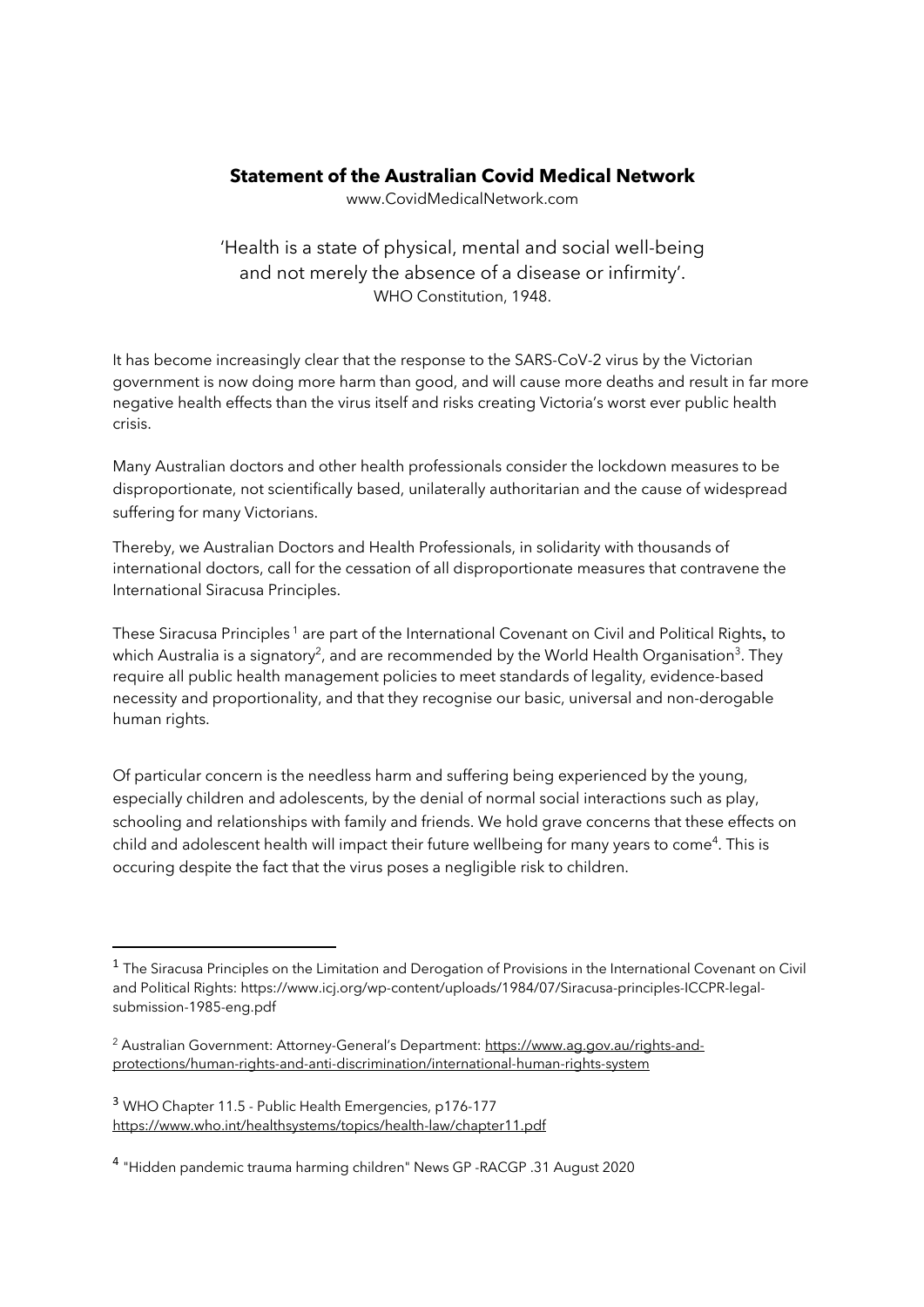We consider the ambition for 'viral elimination' and the intent of achieving "zero cases for a period of time"5, to be both irrational and unachievable, according to the best local and international evidence. Furthermore, the latest evidence suggests that 'lockdown measures' in general have limited effectiveness in reducing the viral health impacts in the long term.

Policies such as curfews, local travel restrictions, reduced exercise and outdoor activities, imposed isolation and the quarantining of the healthy, enforced mask wearing in open spaces, the denial of children's play, socialisation and education with friends and peers and the disruption of family relationships, as well as the arbitrary application of laws, are contrary to common-sense and are seriously compromising the health of individuals and the wider society.

Furthermore, these policies have resulted in interruptions and delays of both public and private health-care services, created unnecessary patient fear and panic, which has adversely impacted access to general health-care and resulted in delayed presentations of many serious medical conditions, including cancers and heart disease. They have also caused a dramatic increase in mental health problems due to the imposition of isolation and loneliness on the elderly and the vulnerable, the creation of significant financial and relationship strain for many families and induced unnecessary levels of fear and anxiety among health-workers and their loved ones.

These measures are especially concerning given the growing evidence of the very limited virulence of the SARS-CoV-2 virus for the vast majority of the population. These concerns are amplified when one considers the serious limitations and problems of PCR Covid swab tests for population screening and the resultant lack of clarity concerning definitions of 'Covid cases' and so called 'Covid Deaths', especially in the setting of Residential Aged Care.

These measures represent a culture of 'anti-health' and a denial of the principles of good medical practice. Such a disproportionate approach, coupled with a fear-based media narrative comprised of inadequate and misleading information, is a great concern and must cease as soon as possible.

It is incumbent on all of us to examine the bigger picture and the terrible harms that have been inflicted on our society, in the name of a very narrow concept of 'health'. We must re-evaluate the importance of our basic rights and freedoms and reflect deeply on what kind of society we wish to live in.

We believe there is a better way forward for Victorians and all Australians. A path founded on the principles of good medical practice, including:

- Openness and Honesty
- **E** Humility and Consultation
- Collaboration and Respect for Autonomy
- § To always encourage with Care, Hope and Reassurance;
- Never to provoke Fear, Panic or Terror.

<sup>5</sup> Part 2—Amendment of the Public Health and Wellbeing Act 2008. Definitions: Section 2:

*<sup>&</sup>quot;…COVID-19 may pose a material risk of substantial injury or prejudice to health of human beings even when the rate of community transmission of COVID-19 in Victoria is low or there have been no cases of COVID-19 in Victoria for a period of time."*